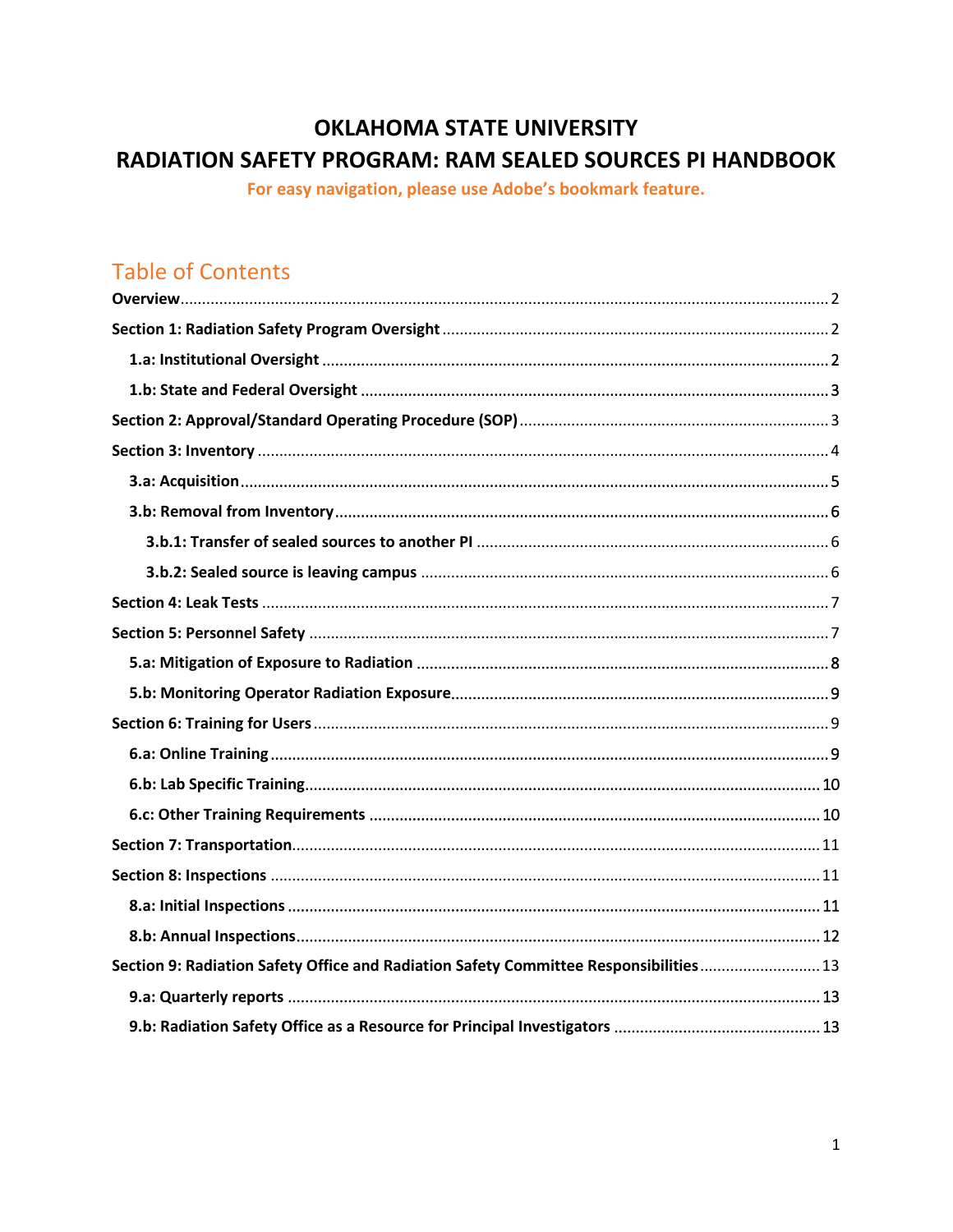## <span id="page-1-0"></span>**Overview**

Personnel on the Oklahoma State University (OSU) -Stillwater and OSU-Tulsa campuses who use sealed sources of radioactive materials (RAM) must adhere to applicable federal and state regulations and institutional policies. Refer to OSU'[s Institutional Radiation Safety Policy](https://stillwater.sharepoint.okstate.edu/Policies/Shared%20Documents/Institutional%20Radiation%20Safety.pdf) and the [Radiation Safety](http://compliance.okstate.edu/rso/rso-index) website for specific regulatory links and additional guidance.

This handbook is designed to outline the responsibilities of RAM Principal Investigators (PIs) who use sealed sources and assist them in designing their projects and research activities while maintaining compliance with safety regulations and best practices.

For the purpose of this document, "sealed source" will be used to refer to any sealed source of RAM. While there are different regulatory and license requirements for different types and quantities of sealed sources, as noted later in this document, the vast majority of sealed sources fall under regulatory requirements. PIs should always consult with Radiation Safety personnel to determine which regulatory and license requirements he/she will need to follow. See the [Generally Licensed Materials and Devices](http://compliance.okstate.edu/rso/radiation-safety-generally-licensed-materials-and-devices) webpage for more information.

Radiation Safety personnel will periodically update this handbook and linked documents. *We strongly recommend that you bookmark this handbook in your browser as opposed to printing it.*

## <span id="page-1-1"></span>**Section 1: Radiation Safety Program Oversight**

RAM use, from ordering, procurement, transportation, storage, method of use, waste, to final disposal, is regulated. There are federal and state regulations that must be followed, as well as institutional polices that are in place to ensure that federal and state regulations are met.

### <span id="page-1-2"></span>**1.a: Institutional Oversight**

OSU's Radiation Safety Office works to ensure that all aspects of research and instructional activities that involve the use of sealed sources of RAM occurring on the OSU-Stillwater and OSU-Tulsa campuses are compliant with all applicable regulations and institutional policies. The Radiation Safety Office is located in the Office o[f University Research Compliance](http://compliance.okstate.edu/) (URC). URC is under the purview of the Vice President for Research (VPR).

The Radiation Safety Office is managed by the Radiation Safety Officer (RSO), who is tasked with ensuring the safety of OSU faculty, staff, and students, as well as members of the general public, while enabling the use of sealed sources in a variety of research and instructional activities on the referenced OSU campuses.

**[Radiation Safety Office Personnel Contact Information](http://compliance.okstate.edu/rso/rso-contacts)** can be found on OSU'[s Radiation Safety website.](http://compliance.okstate.edu/rso/rso-index)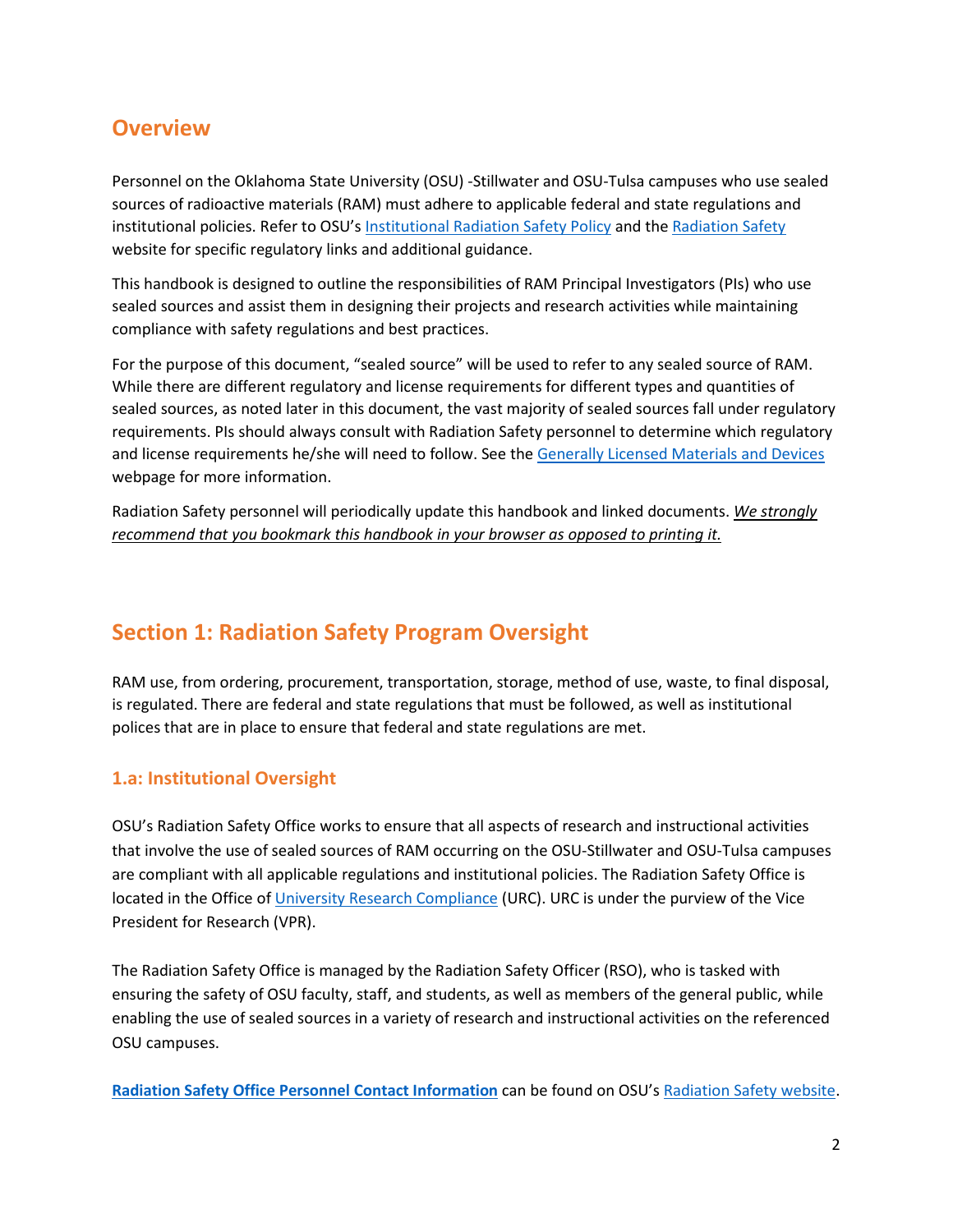#### <span id="page-2-0"></span>**1.b: State and Federal Oversight**

Because Oklahoma is an agreement state**<sup>1</sup>** , the RAM licenses held by OSU are issued by the Oklahoma Department of Environmental Quality (ODEQ). The ODEQ may incorporate by reference the federal Nuclear Regulatory Commission (NRC) regulations into Oklahoma Radiation Management Rules.

OSU currently holds two specific RAM licenses issued by ODEQ, [a type A broad scope license](http://www.nrc.gov/reading-rm/doc-collections/cfr/part033/part033-0011.html) and a [special nuclear material](http://www.nrc.gov/materials/sp-nucmaterials.html) license. While these licenses cover the majority of the regulated**<sup>2</sup>** sealed sources at OSU, there are some sources that fall under the general license for certain commonly-used devices (ask Radiation Safety personnel for more information).

In addition to the ODEQ, which regulates acquisition, use, and disposal of RAM, the Oklahoma Department of Transportation (ODOT) regulates the transporting of RAM on state roadways. ODOT follows the U.S. Department of Transportation's (USDOT) regulations.

ODEQ Regulations: Oklahoma Administrative Code (OAC) [252:410](http://www.deq.state.ok.us/rules/410.pdf)  NRC Regulations: Code of Federal Regulations (CFR); [10 CFR](http://www.nrc.gov/reading-rm/doc-collections/cfr/) Parts 19, 20, and 30-33 USDOT Regulations: Code of Federal Regulations (CFR); [49 CFR Parts 100-177](http://www.ecfr.gov/cgi-bin/text-idx?SID=2d4175483213928625df52f3c52369de&mc=true&tpl=/ecfrbrowse/Title49/49cfrv2_02.tpl#0)

**<sup>1</sup>**An agreement state is defined by OAC as "any state with which the U.S. Nuclear Regulatory Commission or the U.S. Atomic Energy Commission has entered into an effective agreement under subsection 274(b) of the Atomic Energy Act of 1954, as amended (73 Stat. 689; 42 USC §2021 *et seq.*)"

**<sup>2</sup>** The NRC, and by extension ODEQ, considers small quantities of some radioactive material to be exempt from regulation. The exempted quantity varies by radioisotope, and can be found in 10 CFR Part 30.7[1 Schedule B.](http://www.nrc.gov/reading-rm/doc-collections/cfr/part030/part030-0071.html) Note that although these quantities of byproduct material may be exempted from NRC/ODEQ regulation, they are likely to be regulated with regard to transportation.

## <span id="page-2-1"></span>**Section 2: Approval/Standard Operating Procedure (SOP)**

The use of most<sup>1</sup> RAM sealed sources on the referenced OSU campuses requires current authorization for use to be on file in the Radiation Safety Office. In such cases, RAM PIs are required to submit a [RAM](http://compliance.okstate.edu/sites/default/files/rso_docs/RAM%20Use%20Application.pdf)  [Use Application](http://compliance.okstate.edu/sites/default/files/rso_docs/RAM%20Use%20Application.pdf) to the Radiation Safety Office. Authorizations must be renewed every three years.

Information that is required to be in the application includes, but is not limited to:

- isotope and activity of the sealed source;
- how the sealed source will be used;
- how the sealed source will be shielded;
- how users will reduce their overall exposure; and
- security measures regarding the sealed source.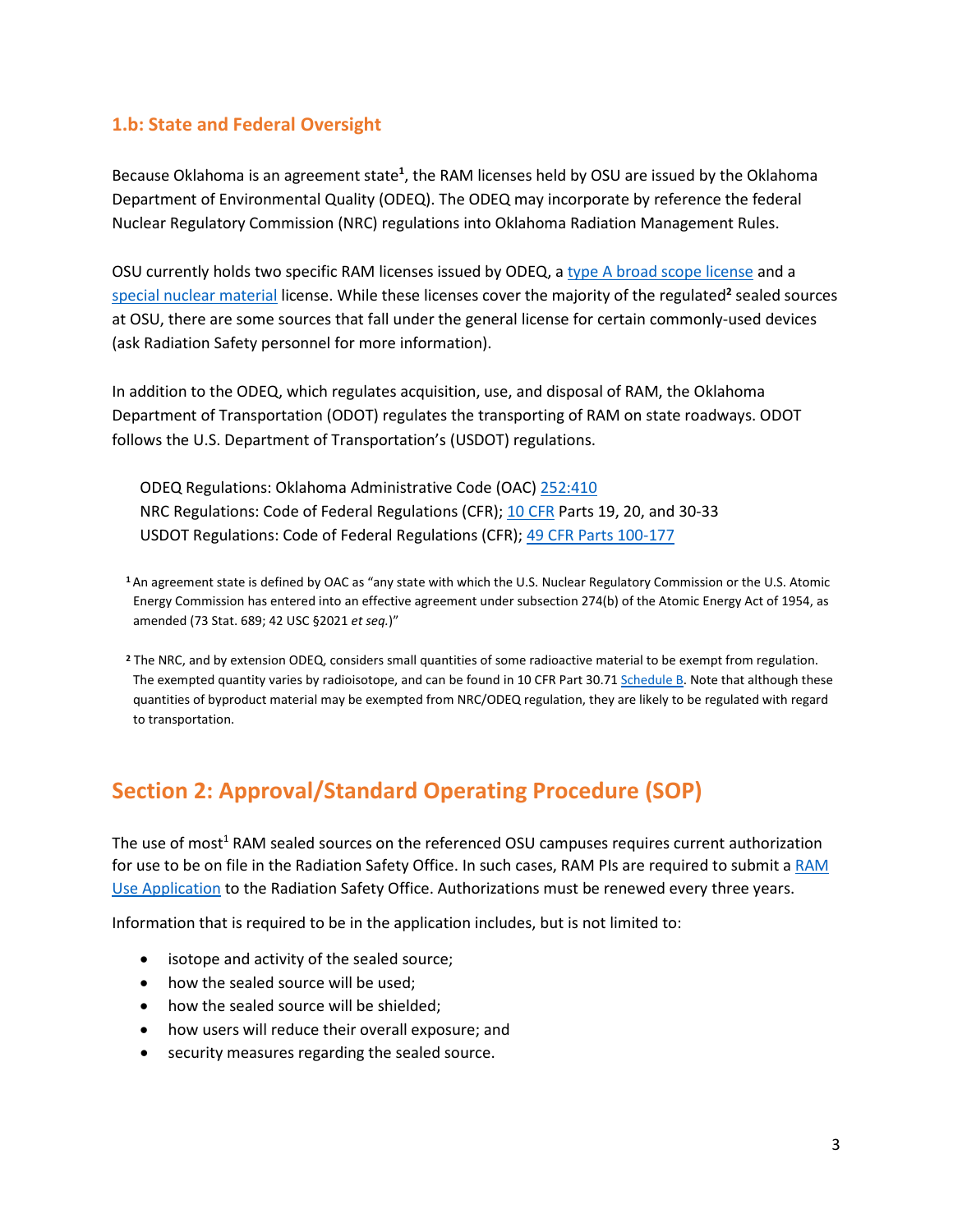The application must be submitted to the Radiation Safety Office, where personnel will ensure that all required information is included before submitting it for review to the Radiation Safety Committee (RSC), which issues final approval. Under certain circumstances, the RSO may grant provisional approval until the RSC meets to review the application.

Upon RSC approval of an application, PIs will receive a copy of the application with all required signatures and a signed letter of approval *via* campus mail. The letter of approval will include:

- 1. your approval number, which is to be used on routings for grant proposals and other awards that will involve the use of the sealed source;
- 2. your approval date; and
- 3. your approval expiration date.

You should retain copies of both the signed application and the letter of approval with your records. Copies of the letter of approval will also be sent to your department head *via* campus mail.

**<sup>1</sup>** RAM sealed sources that are on a general license and are stationary (not portable), or sealed sources that are exempt from licensing altogether, will likely not require an SOP. However, you should always contact the RSO to verify whether or not these types of sealed sources will still require leak testing.

## <span id="page-3-0"></span>**Section 3: Inventory**

It is the PI's responsibility to ensure that the Radiation Safety Office has approved the purchase of RAM sealed sources prior to placing the order. Except for exempt sources (those that have activities less than those listed in 10 CFR Part 30.7[1 Schedule B\)](http://www.nrc.gov/reading-rm/doc-collections/cfr/part030/part030-0071.html) or generally licensed devices<sup>1</sup> (those that meet the criteria outlined in 10 CF[R Part 31\)](http://www.nrc.gov/reading-rm/doc-collections/cfr/part031/), manufacturers and distributors will not sell RAM sealed sources without verification that the purchasing organization has a license to possess the type and quantity of radioisotope being purchased.

Additionally, each PI must ensure that RAM sealed sources are properly removed from his/her inventory prior to transfer or disposal. It is important to note that even if a source is considered exempt from ODEQ and NRC regulations, it will likely not be exempt from ODOT or USDOT regulations. See Section 7 for more information.

Inventory verification by Radiation Safety Office personnel is part of each annual inspection. In addition, PIs are required to verify their inventory on a quarterly basis *via* the quarterly reports provided to them by the Radiation Safety Office. Leak tests on all non-exempt sealed sources will be performed by Radiation Safety Office personnel at quarterly or semi-annual intervals (see section 4: Leak Tests for more information).

**<sup>1</sup>** See the [Generally Licensed Materials and Devices](http://compliance.okstate.edu/rso/radiation-safety-generally-licensed-materials-and-devices) webpage for more information.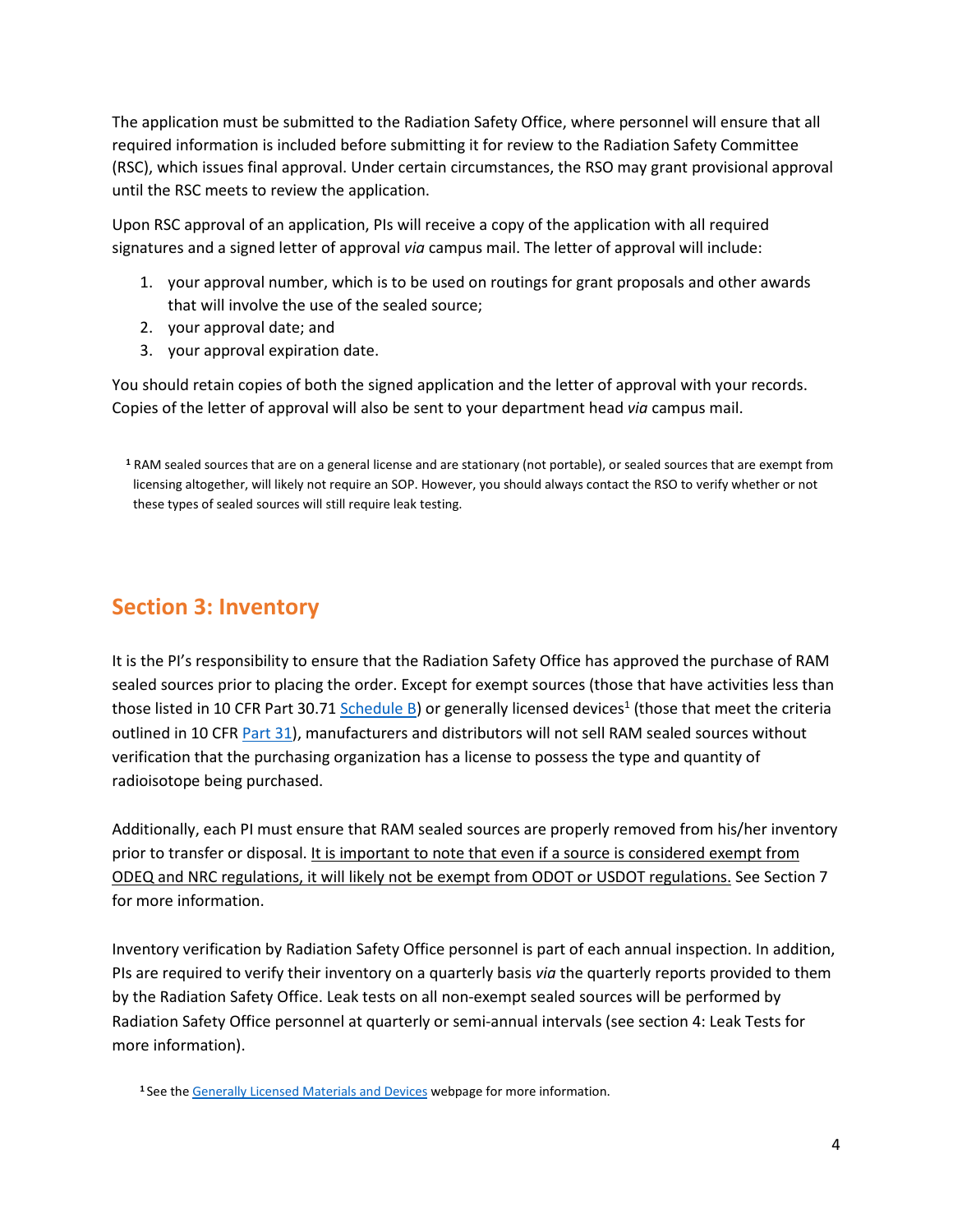#### <span id="page-4-0"></span>**3.a: Acquisition**

The Radiation Safety Office should *always* be consulted before an order for radioactive materials is placed. Ordering sealed sources without prior approval<sup>1</sup> from the Radiation Safety Office is a violation of OSU's license agreement with ODEQ. Authorization for radioactive materials purchases must be obtained from the Radiation Safety Office at least one day prior to an order being placed. Any package that arrives without pre-approval will not be released to the PI unless the order was for particular exempt sources or generally licensed devices. If the possession of the sealed source requires that authorization and/or training requirements be met, Radiation Safety Office personnel will not release the package until appropriate corrective actions have been satisfied.

Approval is obtained by entering a request into the URC Assistant database<sup>2</sup> (contact Radiation Safety personnel for assistance with this process). Radiation Safety Office personnel will review requests and send an e-mail message to the PI to let him/her know if the request was approved. It is likely that, if you have not already spoken with Radiation Safety Office personnel about purchasing a new sealed source, you will be contacted by the RSO for more information.

Once the PI receives the e-mailed approval for the purchase, the order may be placed with the vendor. It is likely that the vendor will require verification that OSU has a material license and is authorized to possess the radioisotope and activity being purchased. Radiation Safety Office personnel will provide copies of the appropriate license upon request.

All RAM packages shipped to either of the referenced OSU campuses will be labeled, as required by USDOT and ODOT [\(49 CFR Parts 100-177\)](http://www.ecfr.gov/cgi-bin/text-idx?SID=2d4175483213928625df52f3c52369de&mc=true&tpl=/ecfrbrowse/Title49/49cfrv2_02.tpl#0), even if the sources they contain are exempt from ODEQ/NRC regulations. University Mailing Services (UMS) personnel will notify the Radiation Safety Office personnel of all packages labeled with RAM shipping labels and will only release these packages to Radiation Safety Office personnel. Radiation Safety personnel will then check in the package and perform the required survey to confirm that there has been no leakage of RAM during transport. **Any sealed source that requires Radiation Safety Office authorization for use will remain in Radiation Safety Office storage until such time as the required paperwork has been received from the PI and has been approved.**

When purchasing exempt or generally licensed devices, prior authorization for the purchase is not technically required. However, all packages must be checked in through the Radiation Safety Office before they can be delivered to the purchaser. Most generally licensed devices will still be required to have routine leak tests performed, and some will require that an approved RAM use application (see Section 2) be on file with the Radiation Safety Office. Notifying the Radiation Safety Office prior to initiating the purchase of these items will allow a PI to understand all requirements, expediting the process of checking the package in and receiving delivery of the RAM.

**<sup>1</sup>** Some sealed sources can be purchased on a general license or as exempt quantities. These do not require Radiation Safety Office approval. However, some of these sources may still require authorization for use, which is granted by the Radiation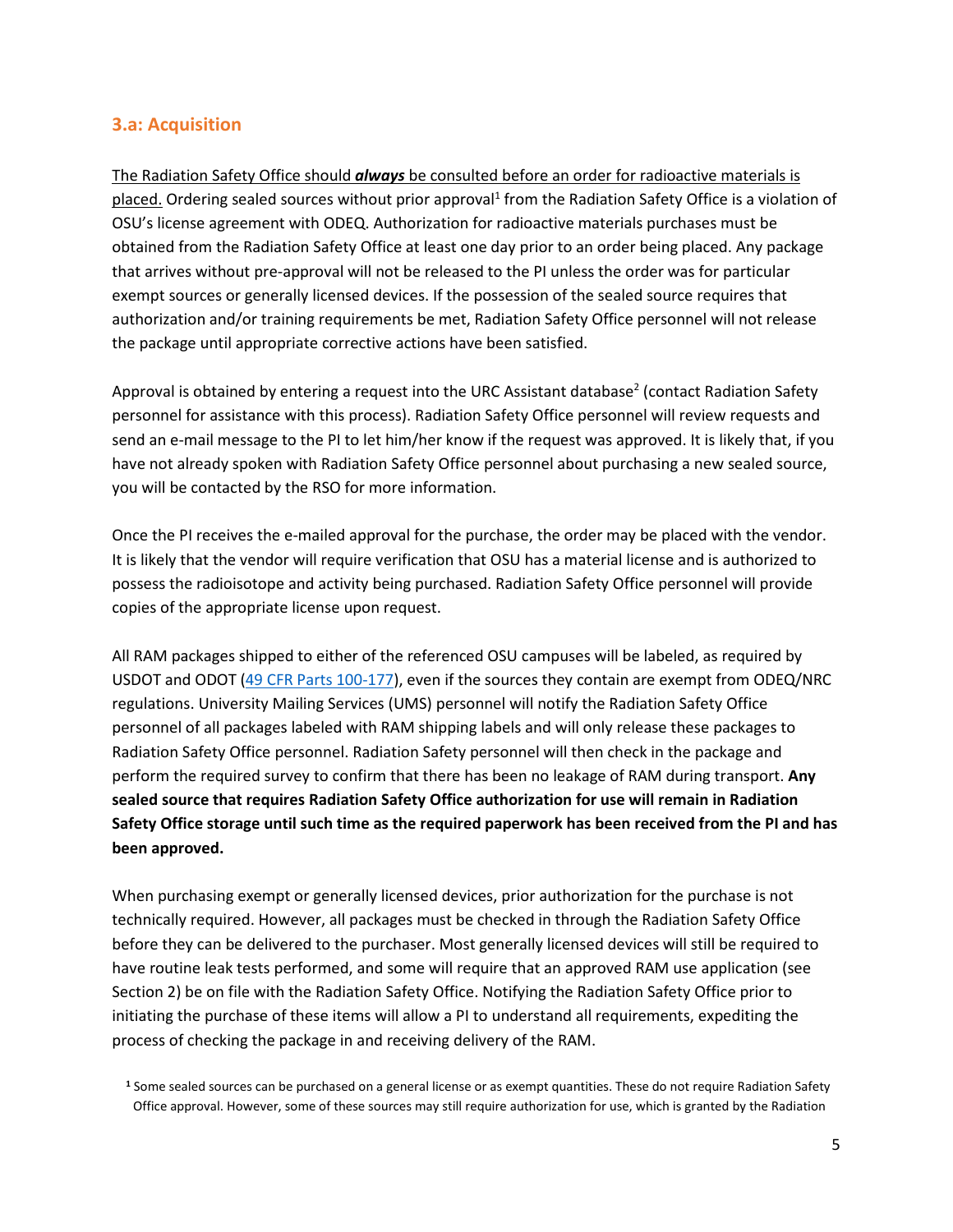Safety Committee. Therefore, a PI should always contact the Radiation Safety Office prior to purchasing a sealed source so that applicable paperwork and training requirements can be addressed before the sealed source arrives on campus.

**<sup>2</sup>** You will only be able to request approval to purchase the radioisotopes for which you are already approved. If you do not have current authorization to possess and use the radioisotope you wish to purchase, you will not be able to enter a request. Authorization must be in place before you can obtain approval to purchase.

## <span id="page-5-0"></span>**3.b: Removal from Inventory**

It is a license requirement that the Radiation Safety Office be aware of the storage location and, if the sealed source is portable, use locations. The Radiation Safety Office **must** be informed any time a RAM sealed source will be transferred to another PI, relocated, or disposed of. It is important to remember that transportation of RAM in a vehicle is regulated by ODOT/USDOT, regardless of whether or not the sealed source is regulated by ODEQ/NRC (see Section 7).

#### <span id="page-5-1"></span>**3.b.1: Transfer of sealed sources to another PI**

In most cases, when PIs leave the university their sealed sources remain on campus. When this occurs, the Radiation Safety Office must be notified so that another PI can be identified to take possession of and responsibility for the sealed source. It is always best to notify the Radiation Safety Office of separations as soon as possible to give Radiation Safety Office personnel enough time to work with the new PI and ensure that all training and regulatory requirements are met. **Any sealed source for which a trained PI has not been identified or for which an application of use has not been approved will be "locked out" by Radiation Safety Office personnel until all requirements have been met.**

#### <span id="page-5-2"></span>**3.b.2: Sealed source is leaving campus**

The PI must notify the Radiation Safety Office when his/her sealed source will leave either OSU campus for any reason. *Radiation Safety Office personnel may need to notify ODEQ when a sealed source is going to be removed from the campus' RAM license.*

Additionally, arrangements for transportation of the sealed source will need to be made, as every aspect of transportation; from shipping, transporting, delivering, and receiving is regulated by ODOT/USDOT (domestic shipping). If a PI plans to transport a RAM sealed source, or he/she intends to dispose of one, please refer to Section 7 of this handbook, which covers transportation. The PI should consider the following.

- **When a PI is leaving OSU and taking a sealed source to a new location**
	- o Radiation Safety Office personnel must notify the receiving institution of the impending shipment and verify that personnel there have authorization from their regulatory agency to receive/possess the sealed source.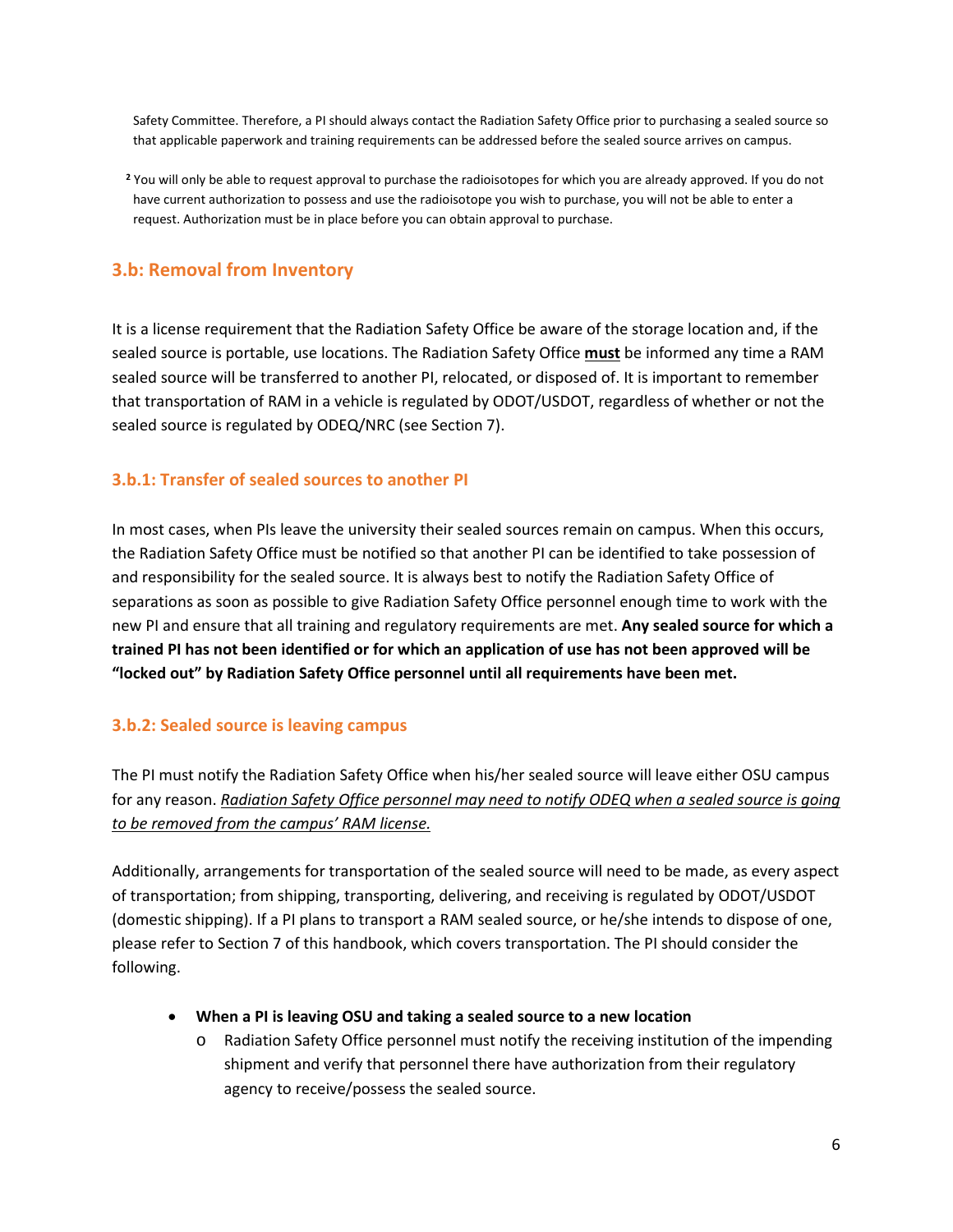- o Radiation Safety Office personnel must determine proper shipping labeling and proper container, as appropriate, in conjunction with University Mailing Services personnel.
- o All transportation arrangements must be made through the Radiation Safety Office.
- **When a PI is disposing of a sealed source**
	- o If the sealed source is part of an instrument, arrangements must be made with the manufacturer to remove and transport the sealed source for final disposal. In rare cases, Radiation Safety Office personnel may be able to remove a sealed source from a device, but this is determined on an individual basis.
	- $\circ$  If a sealed source is to be disposed of through the University as hazardous waste, Radiation Safety Office personnel will need to make arrangements for Environmental Health and Safety (EHS) personnel to pick up the source and transport it to the OSU-Stillwater waste storage facility.

**RAM sealed sources may not be sold under any circumstances.** 

## <span id="page-6-0"></span>**Section 4: Leak Tests**

Leak tests will be performed on all non-exempt<sup>1</sup> sealed sources by Radiation Safety Office personnel at either quarterly or semi-annual intervals, per regulation and/or license condition. Radiation Safety Office personnel will call to make an appointment with a PI in order to perform leak tests. In the event that the sealed source is being used and cannot be leak tested during the appointment time, Radiation Safety Office personnel may leave leak test supplies with the PI and instruct him/her on how to perform the leak test and properly return the swipe to the Radiation Safety Office for processing.

These leak tests fulfill a regulatory and license requirement, and therefore the PI must make accommodations for Radiation Safety Office personnel so that they may have access to the sealed source in order to obtain the swipes.

**<sup>1</sup>** See the [Generally Licensed Materials and Devices](http://compliance.okstate.edu/rso/radiation-safety-generally-licensed-materials-and-devices) webpage for more information.

## <span id="page-6-1"></span>**Section 5: Personnel Safety**

A primary concern for any RAM laboratory is the safety of RAM and non-RAM personnel. Students, faculty, and staff who use sealed sources should have a general understanding of RAM safety, but they also need to know the steps to take to avoid the hazards presented by the specific sealed source system/device with which they will work.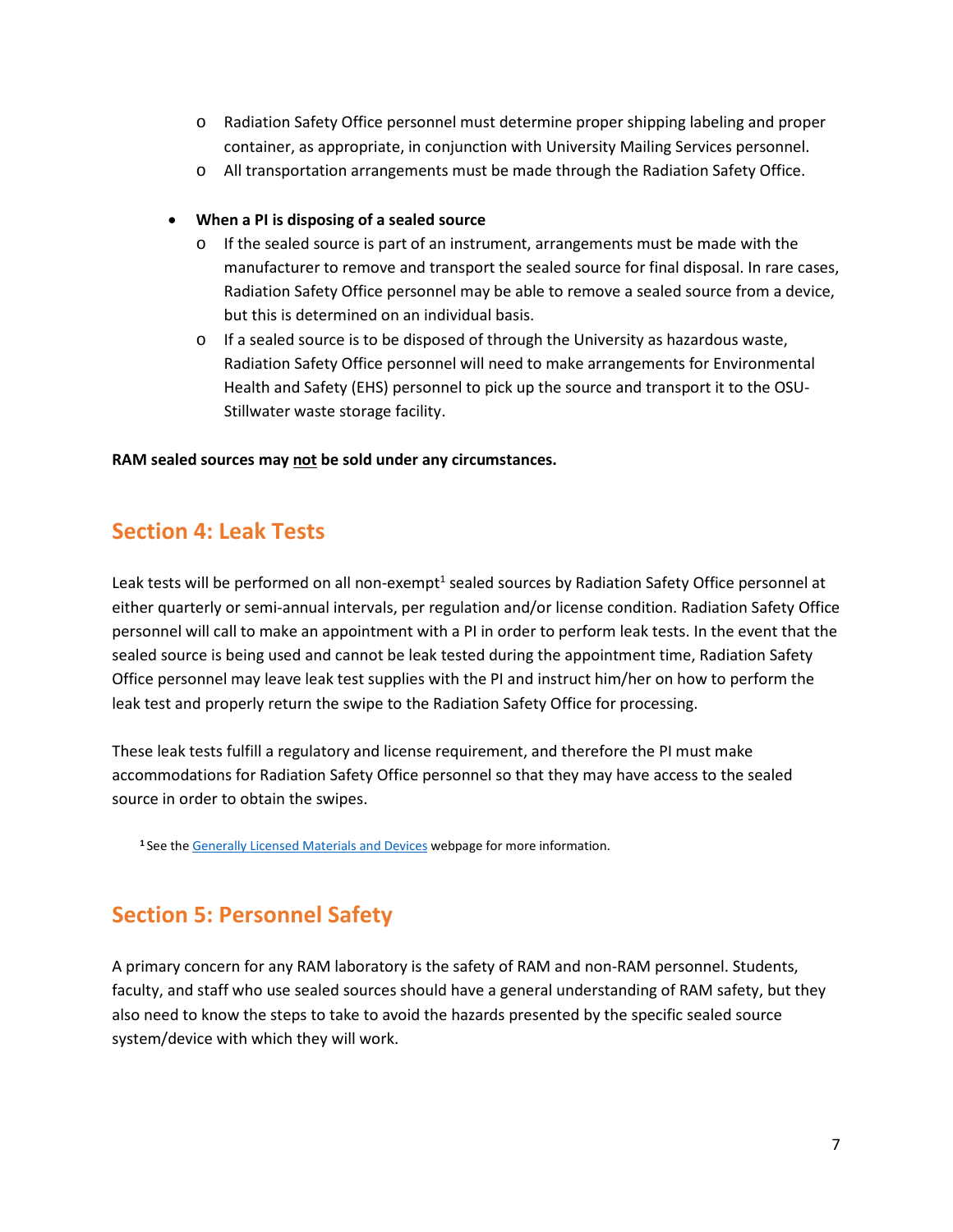The most important aspect of personnel safety is proper training. See Section 6 of this handbook, which covers training requirements.

#### <span id="page-7-0"></span>**5.a: Mitigation of Exposure to Radiation**

All users of radiation sources must work in such a manner as to keep their own exposure and that of others As Low As Reasonably Achievable (ALARA). In order to follow the ALARA principle, users must be aware of the specific radiation hazards associated with the sealed source with which they will be working. Different types of sealed source systems/devices have different safety features, which are dependent upon the type of radiation emitted and the total activity of the sealed source. It is the PI's responsibility to understand the safety features of his/her set up and ensure that all users are well trained on the safety features. It is important that all users understand the safety features that are designed into any sealed source set up they use. Operators should know not only what the safety features are, but also how they work and, most importantly, how to determine if they are not working properly. This information should be incorporated into the Lab Specific Training (LST) specific to the use of the sealed source such that all users sign the document to indicate that they understand how the safety devices work in the system/device they will work with.

Following is a list of common types of sealed source system set ups, common safety features, and the user training requirements that are associated with each.

- **Castles** are systems designed to completely enclose the sealed source with appropriate shielding material, most often lead (gamma emitters). These castles are designed in a way that the sealed source is not removed from the enclosure. Rather, the castle will either have a sample chamber into which the material to be irradiated will be placed, or a beam path where the radiation emitted from the source will exit the enclosure in a controlled manner. The castle composition provides protection to the users from the emitted radiation, but users should be aware that the exposure rates in the immediate vicinity of the castle may be above background levels. Users should be trained on maintaining safe distances from the castle, and what the exposure rates are in the use vs. storage configurations so they can verify that the sealed source is properly shielded at the end of each experiment.
- **Sealed source instruments** are manufactured with the sealed source contained inside the instrument. Shielding is built into the unit. Estimated exposure rates in working vs. storage configurations should be noted in the user's manual, as well as any other safety features the user should be aware of. Users should be trained on these safety features and on how to determine if the shielding is in the storage configuration before transporting or storing the instrument. These devices can be stationary (e.g. electron capture devices) or they can be portable (e.g. moisture density gauges, hand-held lead detection instruments). Some of these instruments will be listed on a general license, but will still require Radiation Safety Office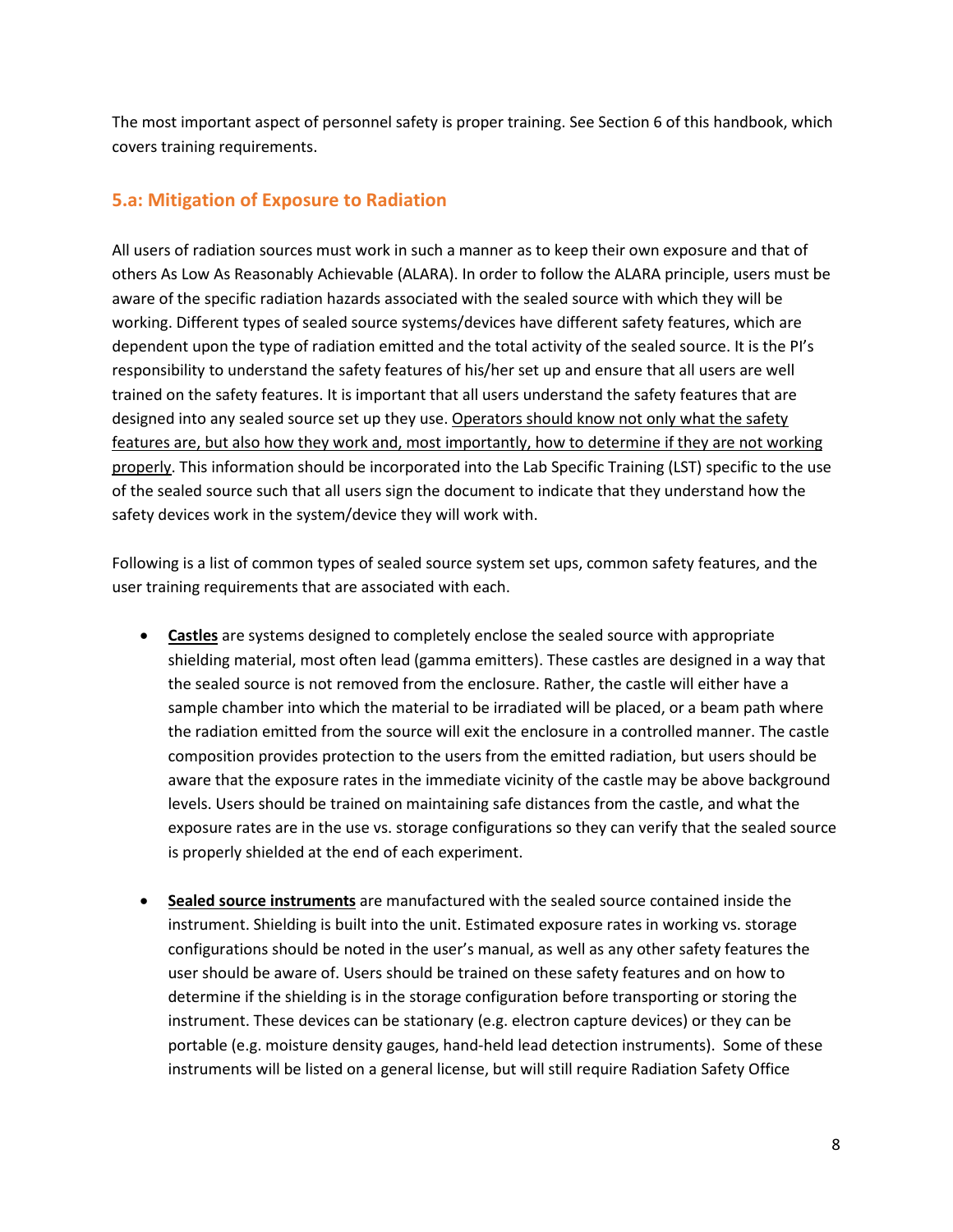authorization for use of the instrument for research purposes. As for portable instruments, these require ODOT/USDOT training for anyone involved in transporting the instrument.

Depending on the type of sealed source, additional safety precautions may need to be incorporated into a PI's procedure in order to ensure that the operator receives minimal exposure. In general, any shielding configuration that allows a beam of radiation to escape from containment will have additional requirements. Radiation Safety Office personnel can assist with determining what, if any, additional precautions need to be taken.

## <span id="page-8-0"></span>**5.b: Monitoring Operator Radiation Exposure**

Some sealed source working areas will be assigned area dosimeters, as determined by the RSO.

Whole body dosimeters, and in some cases extremity dosimeters, will be issued by the Radiation Safety Office to personnel who use sealed sources, in accordance with Radiation Safety Committee decisions. The type of dosimeter(s) that is issued will depend on the emitted radiation of your sealed source.

PIs are responsible for funding appropriate dosimetry for sealed source users working within facilities they manage or are responsible for. Se[e RSO Dosimeter Billing Policy](http://compliance.okstate.edu/sites/default/files/rso_docs/RSO%20Dosimeter%20Billing%20Policy.pdf) for billing information.

## <span id="page-8-1"></span>**Section 6: Training for Users**

If the use of a RAM sealed source requires that a SOP be on file with the Radiation Safety Office (see Section 2), then all users of the source must be adequately trained prior to working with the source.

### <span id="page-8-2"></span>**6.a: Online Training**

Each individual who plans to use RAM sealed sources is required to complete the online training provided by the Radiation Safety Office. [Radiation Safety Training Request Forms](http://compliance.okstate.edu/sites/default/files/rso_docs/Radiation%20Safety%20Training%20Request.pdf) are available on the Radiation Safety website and should be submitted to the Radiation Safety Office *via* campus mail or email.

There are several online training courses provided by the Radiation Safety Office, but only two are required of sealed source users and PIs.

• The RAM – Sealed Sources training course is required of all sealed source PIs and users. This training consists of a series of slides and a subsequent test, which must be completed every two years.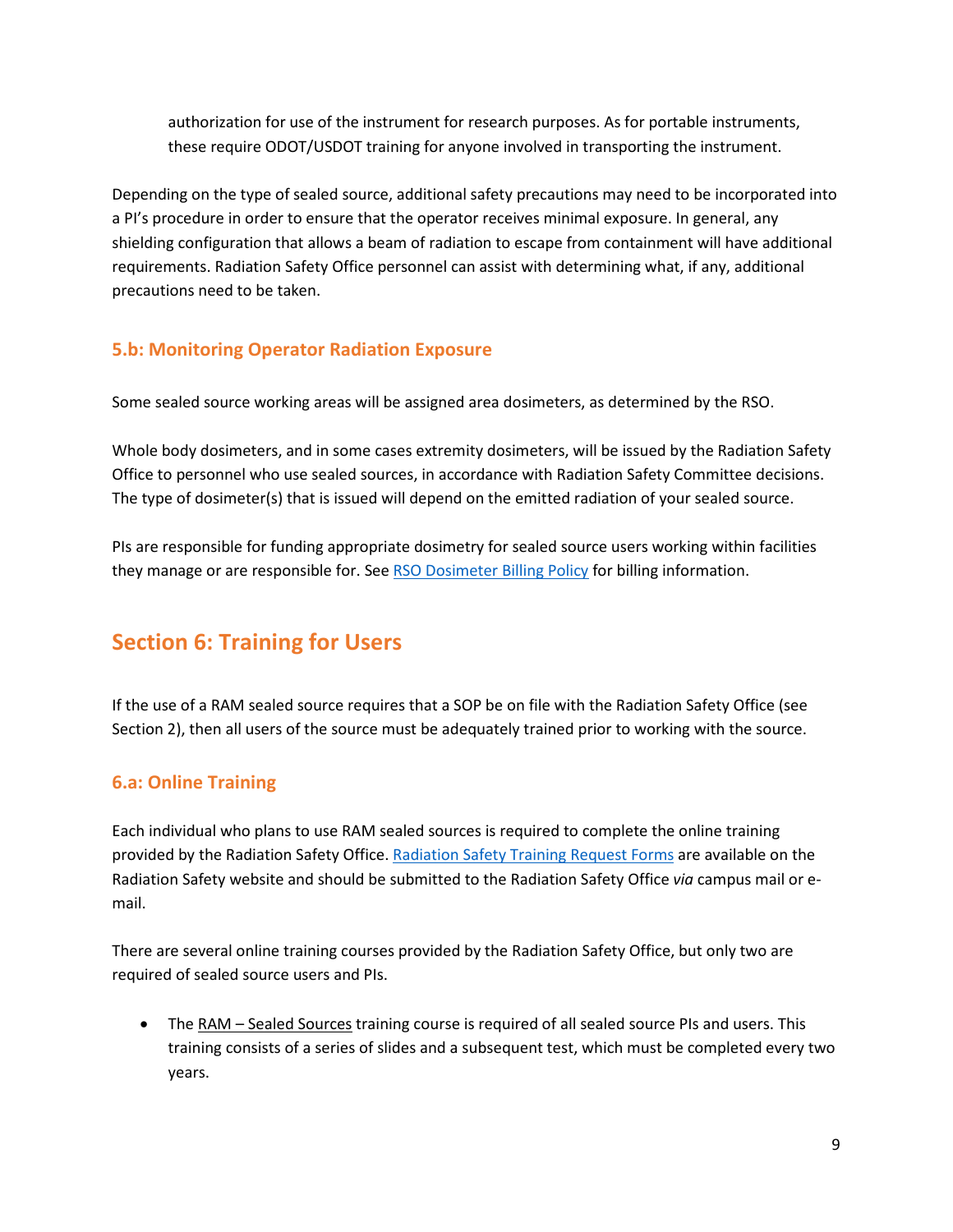• The PI Responsibilities training is required of all RAM PIs. This training consists of a series of slides followed by an acknowledgement that the trainee has read and understood his/her responsibilities as a PI. This is a one-time training that is required of all RAM PIs.

### <span id="page-9-0"></span>**6.b: Lab Specific Training**

RAM PIs are responsible for training their users on the specific hazards of their sealed source systems/devices and how to operate them safely. This is completed *via* lab specific training, or LST. Users should be made aware of how to ascertain when the system or device is functioning properly and when it is not working properly. They should be able to use a survey meter, if applicable, to verify that the sealed source is properly shielded after use. Safety features of the sealed source system/device should be covered in the LST, as well.

LST is a required portion of the RAM use application and is ultimately approved by the RSC. If LST is updated between application approvals, it must be approved by the RSO.

LST must be completed by all users on an annual basis. PIs must have documentation of LST for all users readily available for review upon request. Since PIs create their own LST and are expected to know the safety features and proper procedures for their sealed source system/device, PIs do not need to complete the LST.

Because the Radiation Safety Office tracks LST (see Section 9.a), copies of all completed LST must be sent to the Radiation Safety Office. All LST documents must be properly signed and dated in order to be valid.

LST will not be required of any PI who indicates in his/her application that he/she will be the sole user of the sealed source. However, LST must be submitted to and approved by Radiation Safety Office personnel if additional users are added to the PI's permit.

### <span id="page-9-1"></span>**6.c: Other Training Requirements**

Other training requirements may be in place for certain types of sealed sources. Portable nuclear gauge use requires specific training, and anyone who will transport a portable sealed source device in a vehicle is required to complete appropriate transportation training. Contact Radiation Safety Office personnel for help in determining what types of training may be required and how to satisfy and maintain these requirements.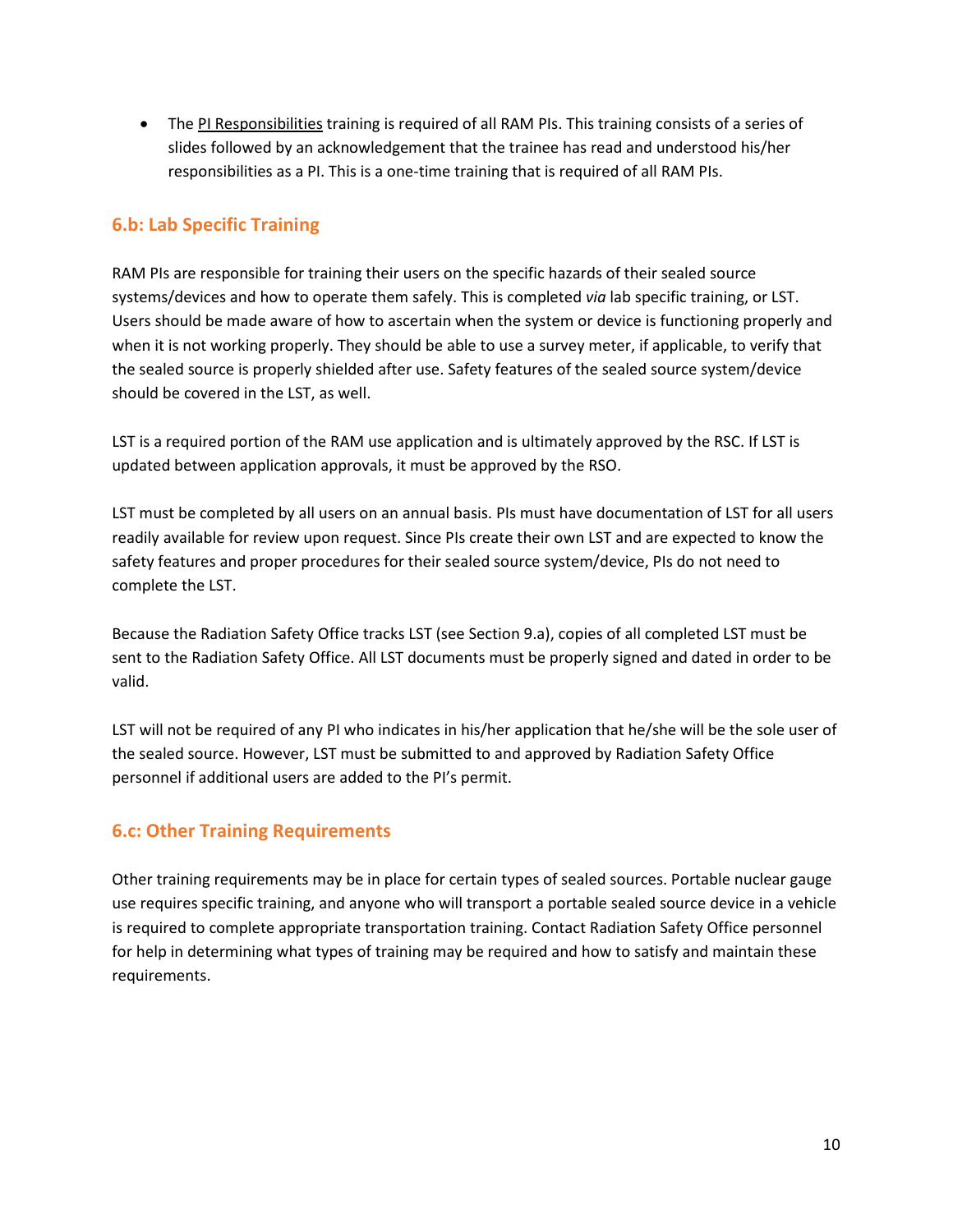# <span id="page-10-0"></span>**Section 7: Transportation**

The USDOT considers most**<sup>1</sup>** RAM to be hazardous materials, and therefore all aspects of vehicular transportation of RAM**<sup>1</sup>** on public-access roadways is regulated by USDOT and ODOT. Contact Radiation Safety Office personnel for information on how to ship/transport sealed sources.

*Under no circumstances should vehicular transportation of any RAM be attempted by persons who are not certified to participate in hazardous materials transportation.* 

**<sup>1</sup>** There are very small quantities of RAM that may be transported without shipping papers, but other factors must be considered in order for this DOT exemption to apply. To avoid potential personal and/or institutional fines, you should never attempt to transport RAM without consulting the Radiation Safety Office.

## <span id="page-10-1"></span>**Section 8: Inspections**

Radiation Safety Office personnel will inspect and survey all approved sealed source laboratories on the OSU-Stillwater and OSU-Tulsa campuses.

### <span id="page-10-2"></span>**8.a: Initial Inspections**

**Any new regulated sealed source must be approved by the RSC (or RSO if applicable) before it can be used.** Part of the approval process is the inspection of the system/device, the set up, and the proposed location by Radiation Safety Office personnel.

Initial inspections will be performed for any new regulated sealed source on the OSU campus. A RAM notebook may be provided to the PI for record keeping purposes by Radiation Safety Office personnel. The sealed source notebook will have the following sections:

- **RSO Training Certificates**: Current training certificates should be maintained in the notebook and readily available for review upon request.
- **Lab Specific Training Documentation**: Current LST documentation for all users should be retained in the notebook and readily available for review upon request.
- **Survey Equipment Calibration Records**: All survey meters used to measure exposure rates of sealed source systems/devices must be calibrated at least once per year. Calibration records must be maintained and be readily available for review upon request.
- **RSO Inspections and Quarterly Reports:** These should be maintained in the PI's records and referenced as needed.
- **Current RAM Applications and Approvals:** These should be maintained in the PI's records and referenced as needed.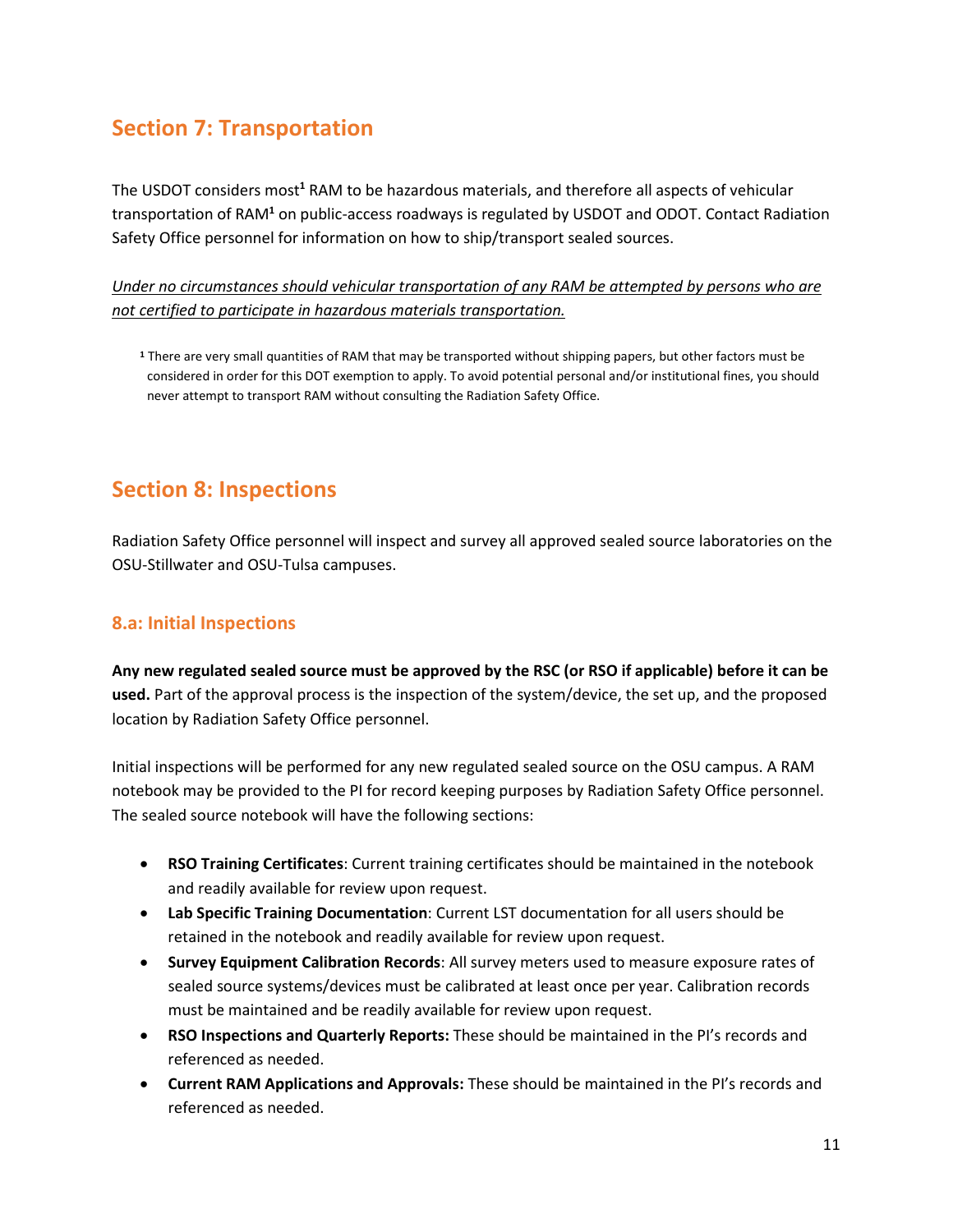The initial inspection may require multiple visits by Radiation Safety Office personnel. Specific signage and notices must be posted by Radiation Safety Office personnel. In addition, information about the sealed source will need to be recorded so that it can be properly registered with the Radiation Safety Office and the ODEQ. An initial survey of the sealed source system/device will be performed after installation and before regular use. For this reason, **it is strongly recommended that you notify the RSO of your intent to purchase a sealed source prior to the acquisition**.

### <span id="page-11-0"></span>**8.b: Annual Inspections**

All approved sealed sources and RAM laboratories on the two referenced campuses must be inspected once per year at a minimum. Radiation Safety Office inspectors will verify that regulatory requirements are being met. These regulatory requirements include, but are not limited to:

- sealed sources are properly registered;
- use of sealed sources is consistent with that described in current approved applications;
- before/after surveys are being logged as described in current approved applications (if applicable);
- uses are being logged as described in approved applications (if applicable);
- records described in RAM Notebook (see Section 6.a) are being maintained and are up-to-date;
- dosimeters, both area and personal if applicable, are being used properly;
- sealed source system/device is secured from unauthorized access as described in the approved application;
- RAM facility has the required postings in clear view;
- a survey of sealed source in storage configuration may be performed;
- interlocks, if applicable, may be tested on sealed source instruments in order to verify that they are working properly. **Please note that the failure of any interlock device will result in immediate closure of the instrument and cessation of sealed source instrument use until such time as the interlock is functioning properly. Only RSO personnel can make this determination.**

Upon the scheduling of annual inspections, Radiation Safety Office personnel will send the PI a copy of his/her current inventory and a list of users and each users' training due date(s). If updates are required, it is best if the PI can address these prior to an inspection in order to expedite the inspection process.

If Radiation Safety Office personnel identify items during an inspection that need to be addressed, the PI will receive an e-mail message listing the concerns and the corrective actions that must be taken. Upon completion of addressing all listed corrective actions, the PI will receive a signed inspection report from the RSO for his/her records.

*If a RAM PI does not schedule his/her annual inspection, or does not comply with corrective actions in a timely manner, the RSO will place restrictions on his/her RAM permit that may include inactivation of the*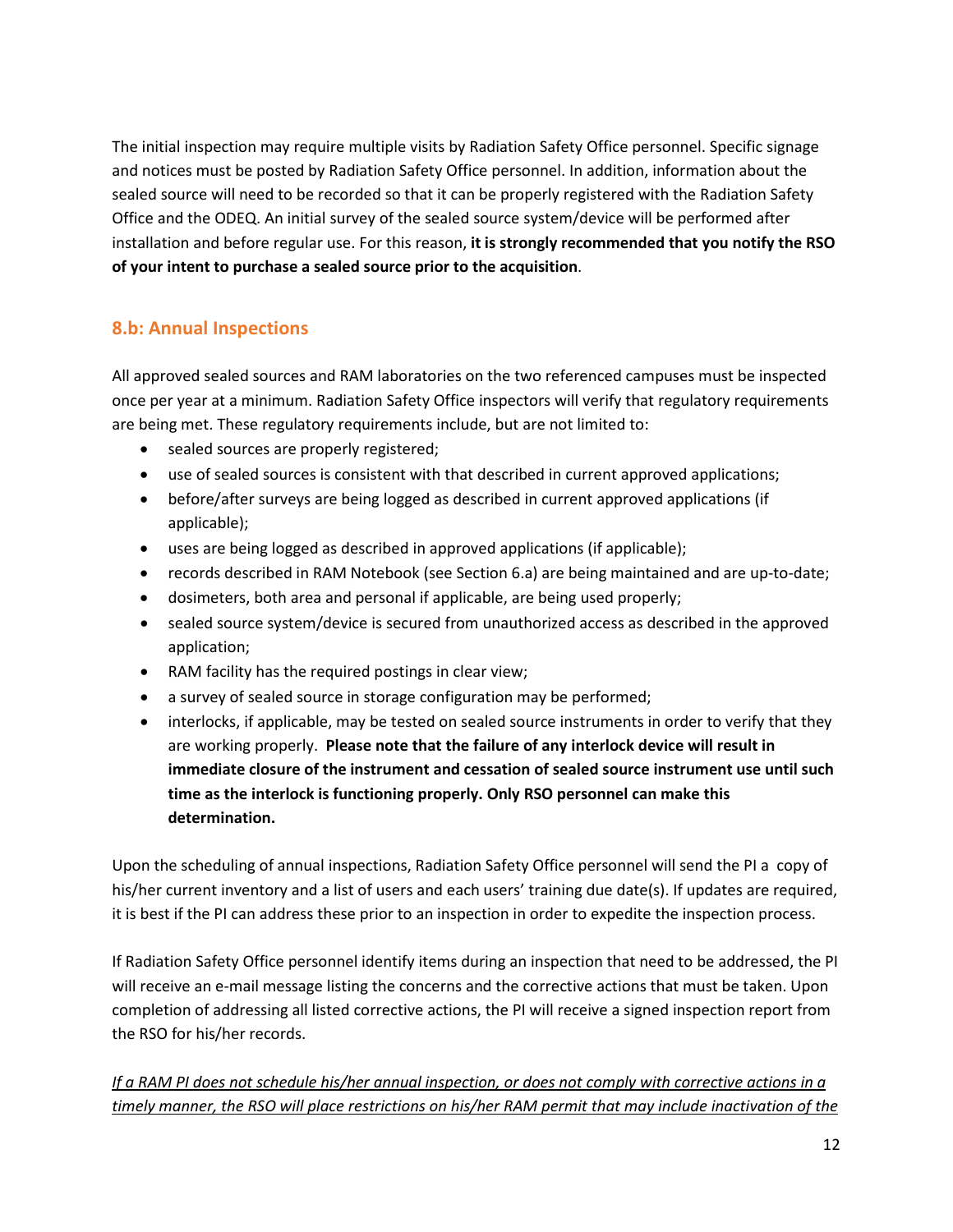# <span id="page-12-0"></span>**Section 9: Radiation Safety Office and Radiation Safety Committee Responsibilities**

The Radiation Safety Office is managed by the RSO, who is charged with providing guidance and support to OSU faculty, staff, and students who use RAM in their research and instructional activities. With the help and support of the RSC, the RSO works to ensure that applicable policies, safety standards, and regulations are being met. The RSO, with the assistance of his/her staff, will inspect RAM laboratories no less than once per year. Other inspections may be scheduled as new RAM sealed sources are placed in service.

The RSO will report overall inspection findings and trends to the RSC, which is composed of OSU faculty, a physician from University Health Services, a representative from OSU executive management, and the RSO. This committee works with executive management and the RSO to implement the Radiation Safety program and establish policies and procedures for managing the Radiation Safety program.

The RSO is ultimately charged with ensuring that activities involving RAM are performed safely utilizing best practices on the OSU-Stillwater and OSU-Tulsa campuses. The RSO ensures that each RAM PI is operating in compliance with regulations so that OSU's RAM permits, which are issued by ODEQ, are not adversely affected.

### <span id="page-12-1"></span>**9.a: Quarterly reports**

Radiation Safety Office personnel will distribute reports to RAM PIs every three months (i.e. quarterly). These reports will list the current RAM inventory, approved lab locations, and the training status of all authorized RAM users listed on the PI's permit. The PI should note any changes in authorized users on the report and provide updated LST for users, if required. The PI should also make note of impending training due dates for all personnel, including him/herself. The PI will then need to sign the report and return it to the Radiation Safety Office. These reports will allow the PI to verify that the information on file with the Radiation Safety Office is accurate and up-to-date.

### <span id="page-12-2"></span>**9.b: Radiation Safety Office as a Resource for Principal Investigators**

Radiation Safety Office personnel strive to guide and assist faculty, staff and students in conducting activities involving RAM sealed sources in such a way that the safety risks to RAM users and non-users alike are minimized. It is the goal of Radiation Safety Office personnel and the RSC to work *with* RAM PIs